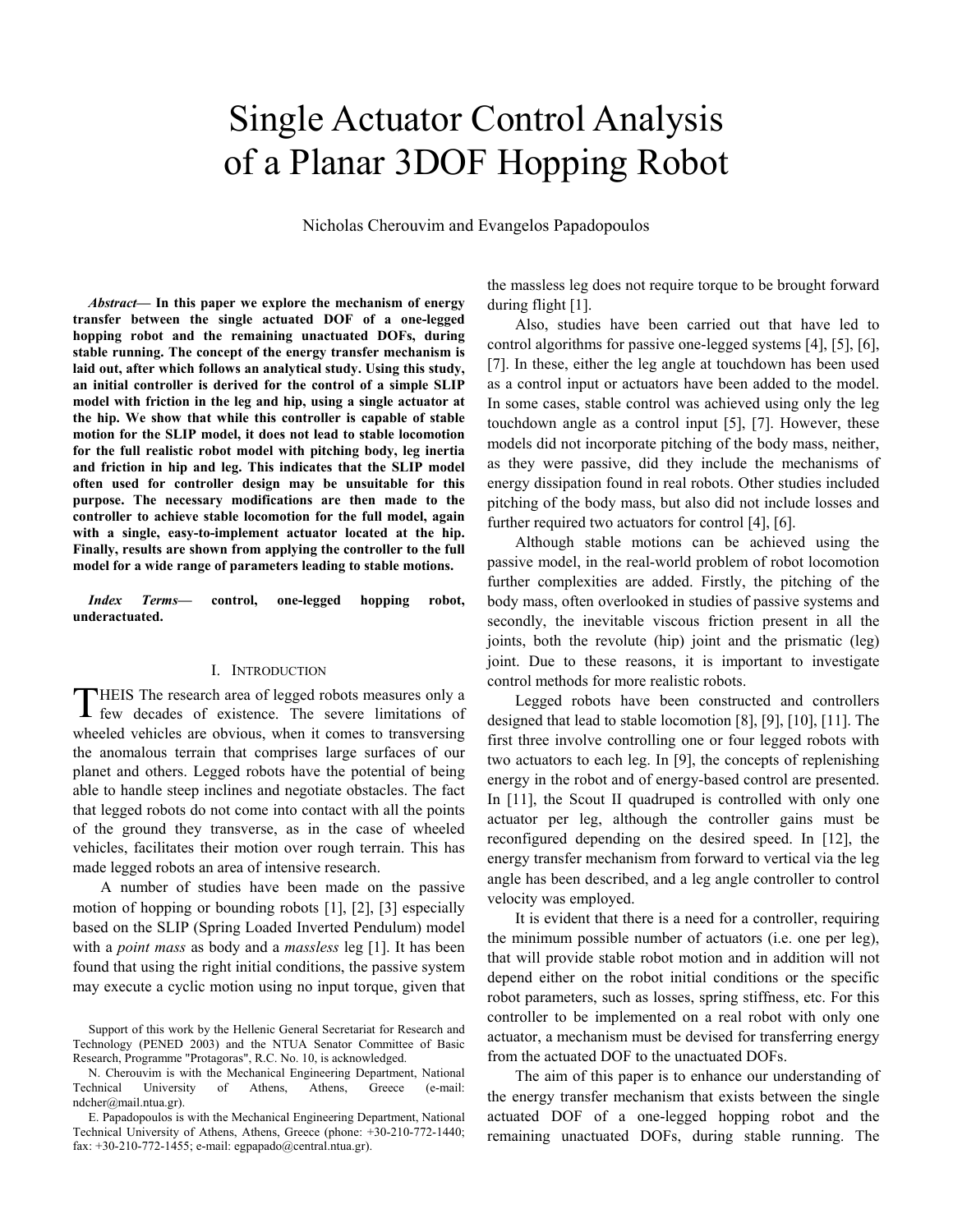concept of the mechanism is laid out, followed by an analytical study. Based on this study, an initial controller is derived for the control of a simple SLIP model with friction in the hip and leg, using a single actuator at the hip. While the controller is shown to lead to stable motion for the SLIP model, it does not do so for the full realistic robot model with pitching body, leg inertia and friction in hip and leg. This is a strong indication that the SLIP model, often used for controller design, may actually be unsuitable for this. The necessary modifications are then made to the controller to achieve stable locomotion for the full model, again with a single, easy-to-implement actuator located at the hip. Finally, results are shown from applying the controller to the full model for a wide range of parameters leading to stable motions. This paper may also contribute to the control of other multilegged systems, as the one-legged robot can be seen as part of a more complex system. Finally, it is hoped that it may play a part in enhancing the understanding of underactuated systems.

### II. ROBOT DYNAMICS

In this paper, references are made to two distinct models. The first model developed corresponds to a realistic robot incorporating a pitching body, inertia in the leg, as well as friction both at the hip and the leg. This model is referred to as the *full* model. Further, the SLIP model, with a *point* mass as body, no body pitching and a massless leg is described. This model is often used for controller design.

#### *A. Full Model*

The full model of the robot is shown in Fig. 1. This incorporates the real-world characteristics of a pitching body and inertia in the leg, often neglected in other studies. The body of mass  $m$  is considered to have inertia  $I<sub>b</sub>$ , while the body's center of mass (CM) is located at the hip joint. The robot leg is equipped with a spring of stiffness *k* and has a rest length of *L* .



**Fig. 1.** The robot physical model at the beginning of the motion and at a typical stance configuration.

For the model to be closer to reality, the torque required to bring the leg forward during flight cannot be thought to be zero. However, the mass of a robot leg in comparison to the

body mass is typically much smaller. For this reason, the leg is considered to have only inertia  $I_l$  and no mass. The system also incorporates mechanisms of energy dissipation, due to viscous friction at the leg and at the hip. The viscous coefficients are  $b_l$  and  $b_h$  respectively. The robot is equipped with a single actuator capable of exerting torque  $\tau$  at the hip joint. The leg forms an angle  $\theta$  with the vertical, while the length of the leg at any moment in time is *l*, see Fig. 1. The body forms a pitch angle  $\varphi$  with the horizontal. For the configuration in Fig. 1, angle  $\theta$  is negative, while angle  $\varphi$  is positive.

When moving, the robot goes through a stance and a flight phase, see Fig. 2. During stance, the robot CM covers a distance of  $x_s$ , and during flight a distance of  $x_f$ , reaching an apex height of *h*.



**Fig. 2.** Phases of the robot motion.

**Stance.** The robot equations of motion during stance may be found using a Lagrangian approach:

$$
(ml2 + Il) \ddot{\theta} + 2mil \dot{\theta} - mgl \sin \theta + bh (\dot{\theta} - \dot{\phi}) = \tau
$$
  
\n
$$
m\ddot{l} - ml \dot{\theta} + k(l - L) + mg \cos \theta + b_l \dot{l} = 0
$$
  
\n
$$
I_b \ddot{\phi} - b_h (\dot{\theta} - \dot{\phi}) = -\tau
$$
\n(1)

where *g* is the acceleration of gravity.

**Flight.** During flight, the only external force on the robot is gravity. The robot CM position may be determined by the horizontal position  $x$  and distance from the ground  $y$  (see Fig. 1). The hip actuator may exert a torque to modify the configuration of the system, determined by the angles  $\theta$ , $\varphi$ . Therefore, the equations of motion during flight are:

$$
\ddot{x} = 0 \qquad , \qquad I_i \ddot{\theta} + b_h \left( \dot{\theta} - \dot{\phi} \right) = \tau
$$
  

$$
\ddot{y} = -g \qquad , \quad I_b \ddot{\phi} - b_h \left( \dot{\theta} - \dot{\phi} \right) = -\tau
$$
 (2)

#### *B. SLIP Model*

The SLIP model is essentially a simplification of the *full*  model described above. The body is considered to be a point mass, while the leg is massless and has no inertia. Viscous friction is still incorporated in the hip and the leg. The equations of motion for this model are expressed in Eqs. (3), (4), for the stance phase and flight phase respectively.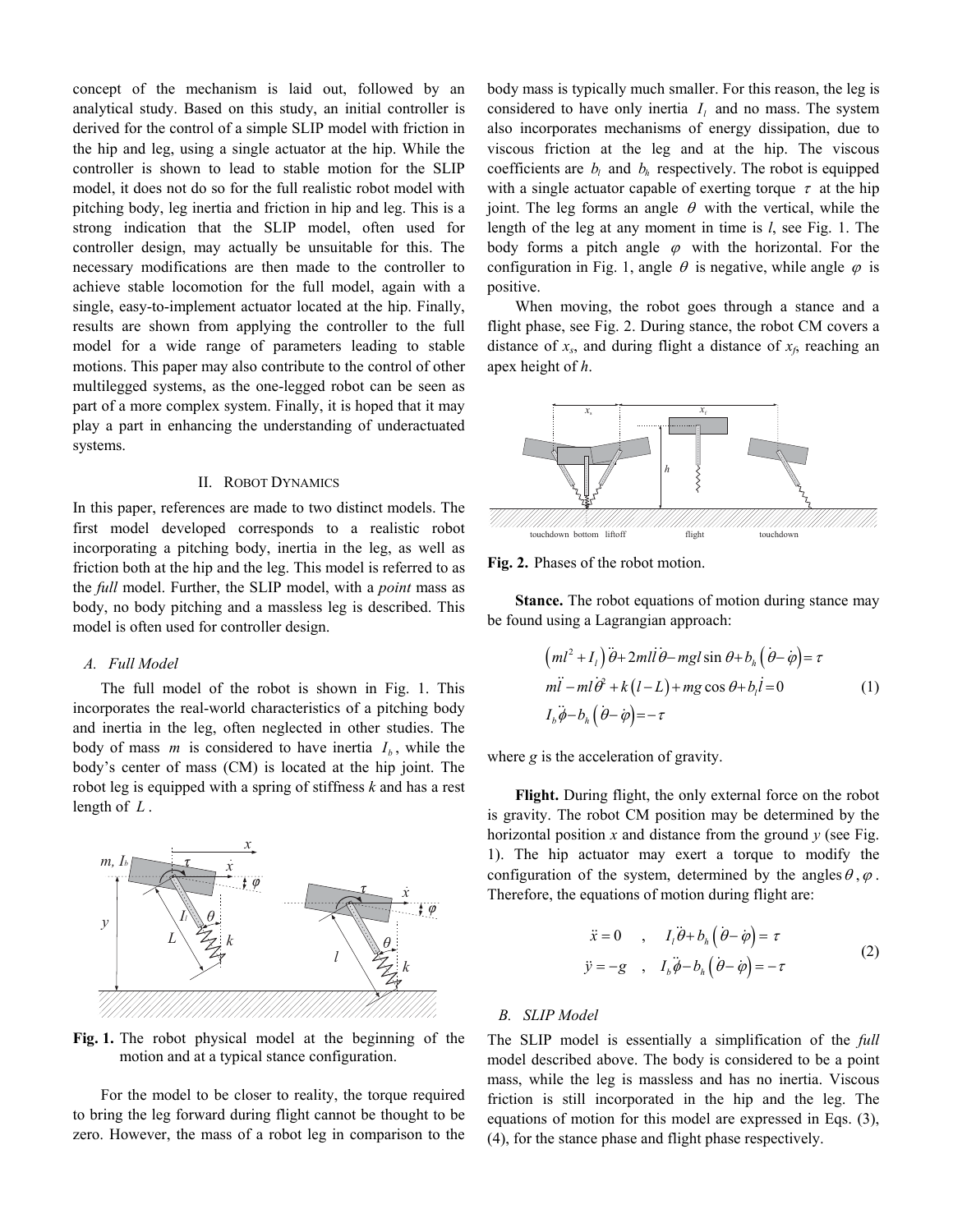$$
ml^{2}\ddot{\theta}+2mll\dot{\theta}-mgl\sin\theta+b_{h}\dot{\theta}=\tau
$$
  
\n
$$
m\ddot{l}-ml\dot{\theta}+k(l-L)+mg\cos\theta+b_{l}\dot{l}=0
$$
\n(3)

$$
\ddot{x} = 0
$$
  
\n
$$
\ddot{y} = -g
$$
 (4)

# III. CONCEPT OF MECHANISM OF ENERGY TRANSFER INTO AXIAL DOF

Both robot models discussed above are equipped with a hip joint actuator. Having only this actuator is considerably easier to implement than having an actuator exerting axial forces on the leg. However, the system is underactuated and no method of transferring energy *directly* into the axial direction of the leg exists. Observing the second of Eqs. (1) governing the motion in the axial direction, it can be seen that, due to actuator location, this equation has no input force; hence it must be controlled indirectly. The concept of an energy transfer mechanism for the axial DOF has been laid out in [9], in the case of an actuated axial DOF. Expanding this concept, the transfer mechanism below allows for energy transfer when no axial actuation is available.

It is obvious that compensating for the energy lost due to friction at the hip is simple since the hip joint is actuated. However, compensating for the energy lost in the leg is more complex. A first approach would suggest that the hip joint actuator might increase the total system energy by the amount lost in the leg and hip. But this is not adequate, since it would only lead to a continuous increase of energy in the hip DOF, while the energy in the leg would decrease with each cycle, leading to instability.

Therefore, it is necessary to devise a mechanism of transferring energy from the actuated hip into the axial DOF of the leg. To this end, consider what takes place from an energy point of view at the time the robot leg touches down after the flight phase. At this point, as a result of its previous motion, the robot CM has a given velocity  $v$ , see Fig. 3. The subscript *td* denotes the value of a quantity at touchdown.

As seen in Fig. 3, the body velocity at touchdown can be analyzed into two components. The first component is that which corresponds to the rotating motion of the leg about the pivot point at the leg-ground contact, while the second is in the axial direction of the leg. In Fig. 3, it can be seen that the resulting magnitude of each component, for the same robot velocity  $v$ , is determined by the touchdown angle of the leg. This essentially means that, by regulating the touchdown angle, the distribution of the CM (linear) kinetic energy between the rotating and axial directions may be determined. It may be noted that as the magnitude of  $\theta_{td}$  increases, there is also a small increase of the magnitude of  $v$ , due to the fact that the leg will touch down a little later. However, this is considered to be negligible.

Using this distribution mechanism, it is possible to choose to transfer an extra amount of kinetic energy into the axial direction, so as to complement the energy lost due to viscous friction. Of course, this leads to a decrease of the energy available to the rotating direction. However, this is easily compensated for, since the hip actuator actuates this DOF. It is evident from the coupling of the DOFs in the equations of motion, that some energy will be transferred between the rotating and axial direction during the stance phase. However, the dominant mechanism used for transferring energy in the controllers presented is the one described above.



**Fig. 3.** The robot velocity at touchdown and its distribution for different touchdown angles

To conclude, by using this mechanism, energy can actually be transferred from the actuated hip joint DOF to the unactuated leg axial DOF. All the energy required for complementing system losses will be given by the hip actuator, and then distributed accordingly at touchdown.

# IV. MATHEMATICAL FORMULATION OF ENERGY TRANSFERRING MECHANISM

In this section, the mechanism described above is mathematically formulated to allow its integration into the controller. This is achieved by relating the individual components of the touchdown velocity,  $\dot{x}_{td}$  and  $\dot{y}_{td}$ , to the leg angular and linear velocity:

$$
\begin{bmatrix} \dot{\theta}_{id} \cdot L \\ \dot{l}_{id} \end{bmatrix} = \begin{bmatrix} \cos \theta_{id} & -\sin \theta_{id} \\ \sin \theta_{id} & \cos \theta_{id} \end{bmatrix} \begin{bmatrix} \dot{x}_{id} \\ \dot{y}_{id} \end{bmatrix}
$$
 (5)

Eq. (5) describes how the velocity is distributed between the rotation ( $\dot{\theta}_{td} \cdot L$  component) and the axial direction  $(\dot{l}_{td}$  component).

Suppose that the robot is executing a steady state motion, composed of a flight phase and a stance phase. Each stance or flight phase is identical to the previous one. Further, let  $E_i$  be the energy dissipated at the leg during one stance phase. This energy must be replenished in order for the steady state motion to continue. Using the mechanism described above, this means that the leg angle at touchdown must be regulated so that an amount of energy equal to the leg friction losses of the current stance phase is added to the axial leg direction. The slight difference in the robot potential energy at touchdown, for different values of  $\theta_{td}$ , is considered to be negligible. Hence, the increase in energy in the leg axial direction must be made in kinetic energy. This may be expressed as: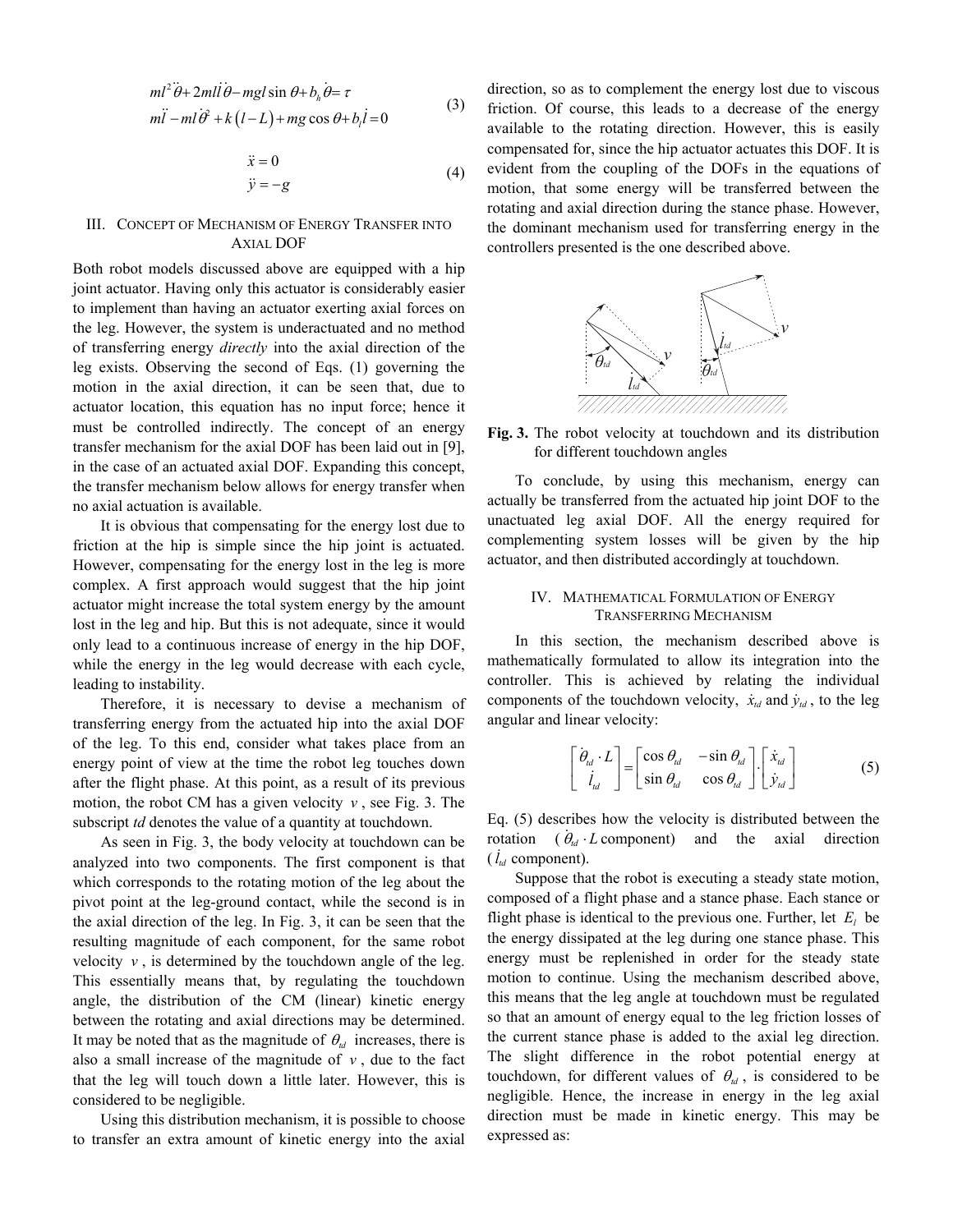$$
\frac{1}{2}ml_{id,i}^2 = \frac{1}{2}ml_{lo,i-1}^2 + E_l
$$
 (6)

where the subscript *lo* denotes the value of a quantity at liftoff, *i* denotes the stance phase about to begin, *i* − 1 denotes the previous stance phase. From Eq. (6), it follows that, for enough extra energy to be transferred to the leg DOF to cover dissipation losses, the necessary touchdown velocity in the axial direction is:

$$
\dot{l}_{id,i} = -\sqrt{\dot{l}_{io,i-1}^2 + \frac{2}{m}E_i}
$$
 (7)

This velocity can be achieved by regulating the touchdown angle as described above. Using Eq. (5), the desired touchdown angle  $\theta_{td,des}$  necessary to achieve the desired leg velocity  $\dot{l}_{d,i}$  can be found. To provide a simple expression for the desired touchdown angle,  $\theta_{td, des}$  is presumed to be small enough so that:

$$
\sin \theta_{td,des} \simeq \theta_{td,des}
$$
\n
$$
\cos \theta_{td,des} \simeq 1 - \frac{1}{2} \theta_{td,des}^2
$$
\n(8)

Now, combining Eqs. (5) and (8),  $\theta_{td,des}$  can be found to be:

$$
\theta_{id, des} = -\frac{\dot{x}_{id} - \sqrt{\dot{x}_{id}^2 + 2\dot{y}_{id} \left( -\dot{l}_{id,i} + \dot{y}_{id} \right)}}{\dot{y}_{id}}
$$
(9)

Using the above touchdown angle, the leg touchdown axial velocity is adequately increased in comparison to the leg velocity at liftoff of the previous stance phase. The difference in velocities leads to a sufficient increase in the energy in the direction of the leg to complement the dissipated energy in the leg  $E_l$ .

In Eq. (9), the expression for the desired touchdown angle is a function of the desired axial velocity at touchdown  $\tilde{l}_{td}$ . From Eq. (7),  $\dot{l}_{td}$  is seen to depend on the energy dissipated in the leg  $E_l$ . Since this cannot be measured easily, an analytical approximation is used. In [13] an analytical approximation has been found for the energy dissipated during the stance phase in a leg with viscous friction:

$$
E_l = b_l p \tag{10}
$$

where *p* was found to be:

$$
p = \frac{1}{4} \left(\frac{m}{k}\right)^{\frac{3}{2}} \left[2\sqrt{\frac{k}{m}} g l_{i_{o,i-1}} \left(1 - \cos\left(2\sqrt{\frac{k}{m}} T_s\right)\right) + \left(-g^2 + \frac{k}{m} l_{i_{o,i-1}}^2\right) \sin\left(2\sqrt{\frac{k}{m}} T_s\right) + 2\sqrt{\frac{k}{m}} T_s \left(g^2 + \frac{k}{m} l_{i_{o,i-1}}^2\right)\right]
$$
(11)

where  $T_s$  is the duration of the stance phase and all other parameters have been defined previously.

## V. SLIP MODEL CONTROLLER

In this section a controller, for the SLIP robot model described in Section II, will be derived based on the energy transfer mechanism laid out in the previous section. This controller will be referred to as SL-C.

The desired touchdown angle of the robot for each hop is determined by Eq. (9). This ensures that adequate energy is transferred to the unactuated leg. Since the SLIP model has a massless leg, no torque is required to bring the leg forward during flight. If the robot starts its motion in the flight phase (i.e. with a throw), then for the first touchdown angle, Eq. (9) cannot be used. Therefore for the first touchdown only, the desired touchdown angle is chosen according to the neutral point control method established in [8]:

$$
\theta_{id,des} = -\arcsin\left(\frac{T_s \dot{x}_{id}}{2L}\right) \tag{12}
$$

This angle represents half the angle the leg would cover during stance if the horizontal velocity of the body were constant.

However, even though energy will be transferred to the axial DOF, the total robot energy will diminish unless energy is provided from some external source to the mechanical system. Using the hip actuator, it is possible to provide energy to the rotating direction, thus increasing the total system energy. The energy input by the actuator is then distributed as necessary between the rotating and axial direction, according to the mechanism described above.

To keep the total system energy constant, the actuator applies the necessary torque during the stance phase. After touchdown and until the leg reaches the vertical position, the torque applied is constant and equal to the energy dissipated in the leg during the stance phase, over the touchdown angle of the leg. When the leg has passed the vertical position, the torque has the form of a proportional controller with the system energy as feedback. Such a proportional energy controller has been used in [9] as part of a control scheme that resulted in stable locomotion for a real robot. In each case an extra term is added to the controller that compensates for the viscous friction at the hip. Therefore the actuator torque during stance is:

$$
\tau = \begin{cases} E_{l} / \theta_{id} - b_{h} (\dot{\theta} - \dot{\phi}) & \theta < 0 \\ k_{1} (E_{sys,d} - E_{sys}) - b_{h} (\dot{\theta} - \dot{\phi}) & \theta > 0 \end{cases}
$$
(13)

where  $E_{sys,d}$  is the desired system energy,  $E_{sys}$  the current system energy,  $k_1$  the P controller gain. The desired system energy is equal to the system energy at the beginning of the motion. The expression of system energy at each moment is: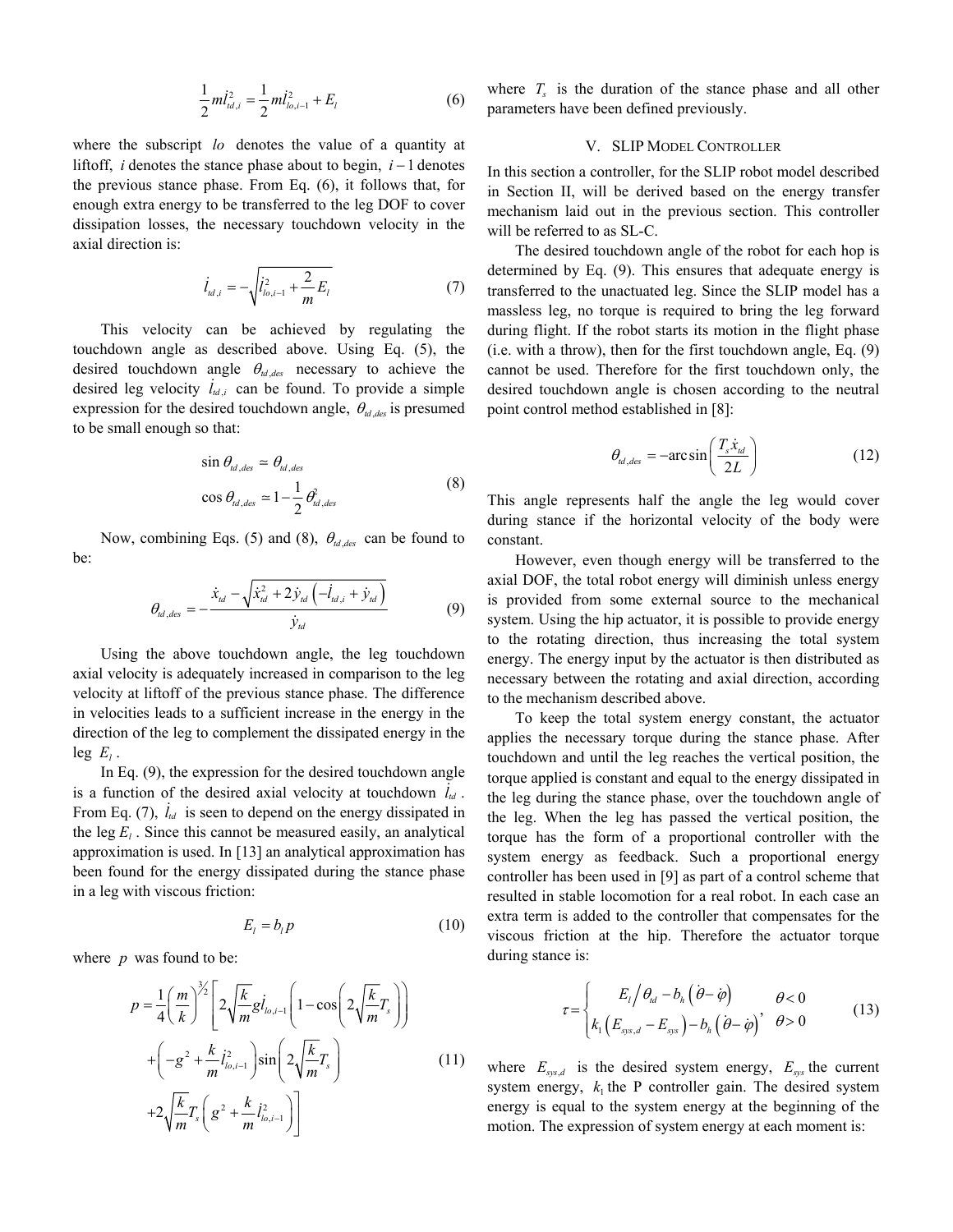$$
E_{\rm sys} = \frac{1}{2}m\dot{x}^2 + \frac{1}{2}m\dot{y}^2 + mgy + \frac{1}{2}k(l - L)^2 \tag{14}
$$

As will be seen in the results presented in Section VII, the SLIP response to this controller is typically a transient period of about four cycles, followed by stable locomotion.

# VI. FULL ROBOT CONTROLLER

If the derived SLIP controller was to be applied to the case of the *full* robot model, it would be immediately clear that a steady state motion could not be accomplished using the controller as is. Specifically, gradual instability arises in the body pitching motion, while the total gait is not sustainable. An example of this is shown in Section VII. As mentioned earlier, this result is a strong indication that a more complete robot model than the SLIP is required for controller design, due to the basic qualitative differences in the behavior of the SLIP and the full model.

It is evident that modifications are required to the initial controller presented. The aim of the controller developed here is to be able to start the robot with a wide range of initial conditions without changing the controller gains. It is expected, in accordance with the trial on the SLIP model, that there will be a transitional phase of about four cycles before the steady state motion. The full controller for the original robot will now be presented in three components: (a) the stance phase control, (b) the leg touchdown angle command and (c) the flight phase control. This controller will be referred to as FL-C.

#### *A. Stance phase control*

As mentioned, using the controller as is on the original robot leads to gradual instability in the body pitching motion. To bound the pitching motion of the body, an inverse dynamics controller is used for the body to follow a desired pitching trajectory. During what is estimated to be the transient response period, i.e. the first four hops, the desired trajectory has the form of a sinusoidal counter-oscillation to the oscillation of the leg. The form of this trajectory is based on the analysis of [6]. The desired trajectory is

$$
\phi_d = -\frac{I_i}{I_b} \frac{\theta_{td,des} \sin\left(-\pi \frac{2t - T_s}{T_s + T_f}\right)}{\sin\left(\pi \frac{T_f}{T_s + T_f}\right)}
$$
(15)

where  $T_f$  is the flight duration, computed in Eq. (24),  $T_s$  the stance duration. The stance duration is considered to be equal to the stance duration of the previous stance phase, while for the first cycle it is roughly approximated as:

$$
T_s = \pi \sqrt{\frac{m}{k}}\tag{16}
$$

After the transient period, the desired trajectory becomes a third order polynomial, enforced by inverse dynamics control. The desired final pitch angle  $\varphi_{td,des}$  and pitch velocity  $\dot{\varphi}_{td,des}$  are set equal to the pitch angle and velocity at liftoff of the last transient stance phase  $\varphi_{i_0,t}$ ,  $\dot{\varphi}_{i_0,t}$ . The trajectory is,

$$
\phi_d(t) = a_4 + a_5t + a_6t^2 + a_7t^3 \tag{17}
$$

where

$$
a_{4} = \phi_{td,des}
$$
  
\n
$$
a_{5} = \dot{\phi}_{td,des}
$$
  
\n
$$
a_{7} = \frac{-2\phi_{lo,lt} + \phi_{lo,lt} \cdot T_{s} + 2\phi_{td,des}}{T_{s}^{3}}
$$
  
\n
$$
a_{6} = \frac{\dot{\phi}_{lo,lt} - \dot{\phi}_{td,des} - 3 \cdot T_{s}^{2} a_{7}}{2 \cdot T_{s}}
$$
\n(18)

Since the first part of the response is expected to be of a purely transient character, it is evident why Eq. (17) cannot be used from the start of the motion. Also, Eq. (15) cannot be continued after the transitional phase, as it was not found to lead to a stable motion.

For both the transient and steady state desired trajectories, the inverse dynamics controller enforcing them in each case is the same:

$$
\tau = -\left(I_b \ddot{\phi}_d + k_d \left(\dot{\phi}_d - \dot{\phi}\right) + k_p \left(\phi_d - \phi\right)\right)
$$

$$
-b_h \left(\dot{\theta} - \dot{\phi}\right)\right)
$$
(19)

## *B. Leg touchdown angle command*

The stance phase control presented above controls the body pitching motion, but replaces the control set out in Section V for keeping the system energy steady, Eq. (13). Therefore, an alternative method must be found to retain the system energy level steady.

To this end, a proportional controller term for the system energy is added to the expression for the desired leg touchdown angle. This term becomes active only after the first four transient cycles. The new expression for the desired touchdown angle, based on Eq. (9), becomes:

$$
\theta_{id,des} = -\frac{\dot{x}_{id} - \sqrt{\dot{x}_{id}^2 + 2\dot{y}_{id} \left( -\dot{I}_{id,i} + \dot{y}_{id} \right)}}{\dot{y}_{id}}
$$
\n
$$
+k_2 \left( -E_{sys} + E_{sys,d} \right)
$$
\n(20)

where  $k<sub>2</sub>$  is the proportional controller gain. The desired system energy is equal to the value of the system energy after the fourth cycle. The expression for the system energy at each moment is now,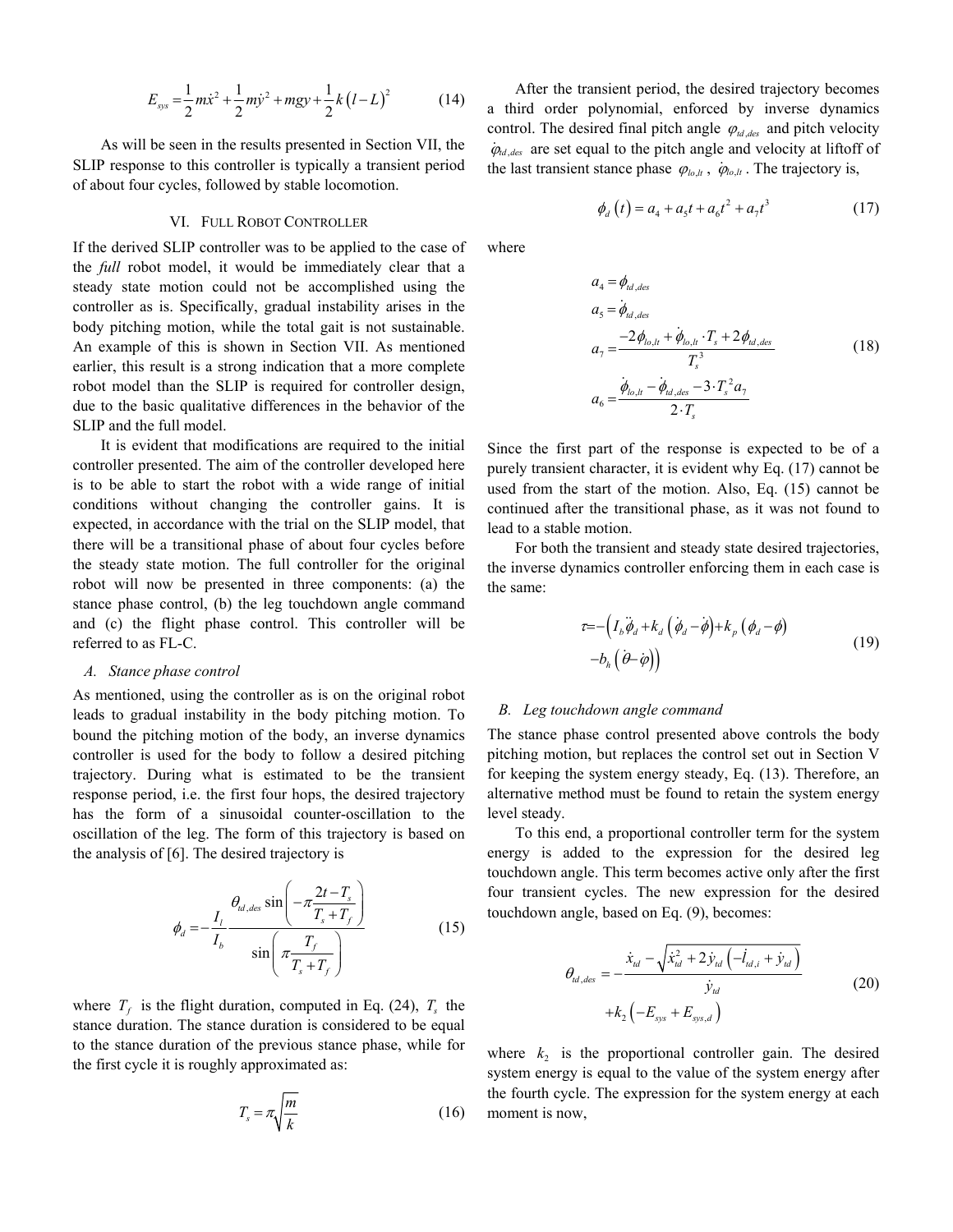$$
E_{\rm sys} = \frac{1}{2} m \dot{x}^2 + \frac{1}{2} m \dot{y}^2 + mgy + \frac{1}{2} k (l - L)^2
$$
  
 
$$
+ \frac{1}{2} I_i \dot{\theta}^2 + \frac{1}{2} I_b \dot{\phi}^2
$$
 (21)

It has been observed that the controller performs significantly better when the last two terms, representing the kinetic energy of the leg and body due to inertia, are omitted from the energy calculation. For the first cycle, the desired touchdown angle is chosen as in Eq. (12).

The stabilizing effect of the added term in Eq. (20) on the total system energy is explained as follows. When the system energy is greater than desired, the leg is set further forward for touchdown during the flight phase. Therefore, the resulting velocity in the axial direction of the leg at the beginning of stance is increased, according to Section IV. This results in greater losses in the leg due to viscous friction, according to Eqs. (10), (11). This way the system energy is decreased. Similarly, if the system energy is smaller than the desired energy, then the new term results in an increase of the system energy.

## *C. Flight phase control*

To complete the controller, the leg must be brought forward to the desired touchdown angle during flight. Since the robot leg has inertia, the common assumption that the leg may be brought forward with zero torque is not valid. To bring the leg to the desired position, an inverse dynamics controller is adopted for the leg to follow a desired trajectory, ending at the desired touchdown angle. The desired trajectory  $\theta_d$  is a third order polynomial:

$$
\theta_a = a_0 + a_1 t + a_2 t^2 + a_3 t^3 \tag{22}
$$

The parameters of the trajectory are chosen so that the leg has reached the desired angle before the time of touchdown. The parameters are:

$$
a_0 = \theta_{lo}
$$
  
\n
$$
a_1 = \theta_{lo}
$$
  
\n
$$
a_3 = \frac{-2\theta_{ld,des} + \theta_{lo} \cdot 0.9 \cdot T_f + 2\theta_{lo}}{(0.9 \cdot T_f)^3}
$$
  
\n
$$
a_2 = \frac{-\theta_{lo} - 3 \cdot (0.9 \cdot T_f)^2 a_3}{2 \cdot (0.9 \cdot T_f)}
$$
\n(23)

The duration of the flight phase  $T_f$  is easily approximated as:

$$
T_f = \frac{1}{g} \left( \dot{y}_{lo} + \sqrt{\dot{y}_{lo}^2 - 2gL \left( \cos \theta_{ld,des} - \cos \theta_{lo} \right)} \right)
$$
 (24)

To implement the controller, the applied torque during flight is:

$$
\tau = I_i \ddot{\theta}_d + k_d \left( \dot{\theta}_d - \dot{\theta} \right) + k_p \left( \theta_d - \theta \right)
$$
  
+ 
$$
b_h \left( \dot{\theta} - \dot{\phi} \right)
$$
 (25)

where  $k_p$ ,  $k_d$  are the controller gains.

For the complete controller to work on a physical robot, it is necessary to have onboard sensing. The robot velocity and configuration must be known for the calculation of  $\theta_{td,des}$  and the feedback of the flight and stance control, as well as for the computation of the system energy in Eq. (20).

# VII. RESULTS

In this section, the response of the SLIP model and the full robot model to the derived controllers will be presented.

#### *A. SLIP model*

SL-C is applied to the SLIP model. A typical response is shown in Fig. 4, for *m*=10 kg, *k*=5000 N/m. The losses are set to  $b_h = 0.5$  N s/m for the hip and  $b_l = 1$  N s/m for the leg. The robot was started with an initial horizontal velocity of  $\dot{x}_0 = 2.2$ m/s from a height of h=0.7 m. The controller gain is  $k_1 = 0.2$ .



**Fig. 4.** Response of the SLIP model to SL-C. (a) The response over 15 s. (b) The transient phase over about 3 s.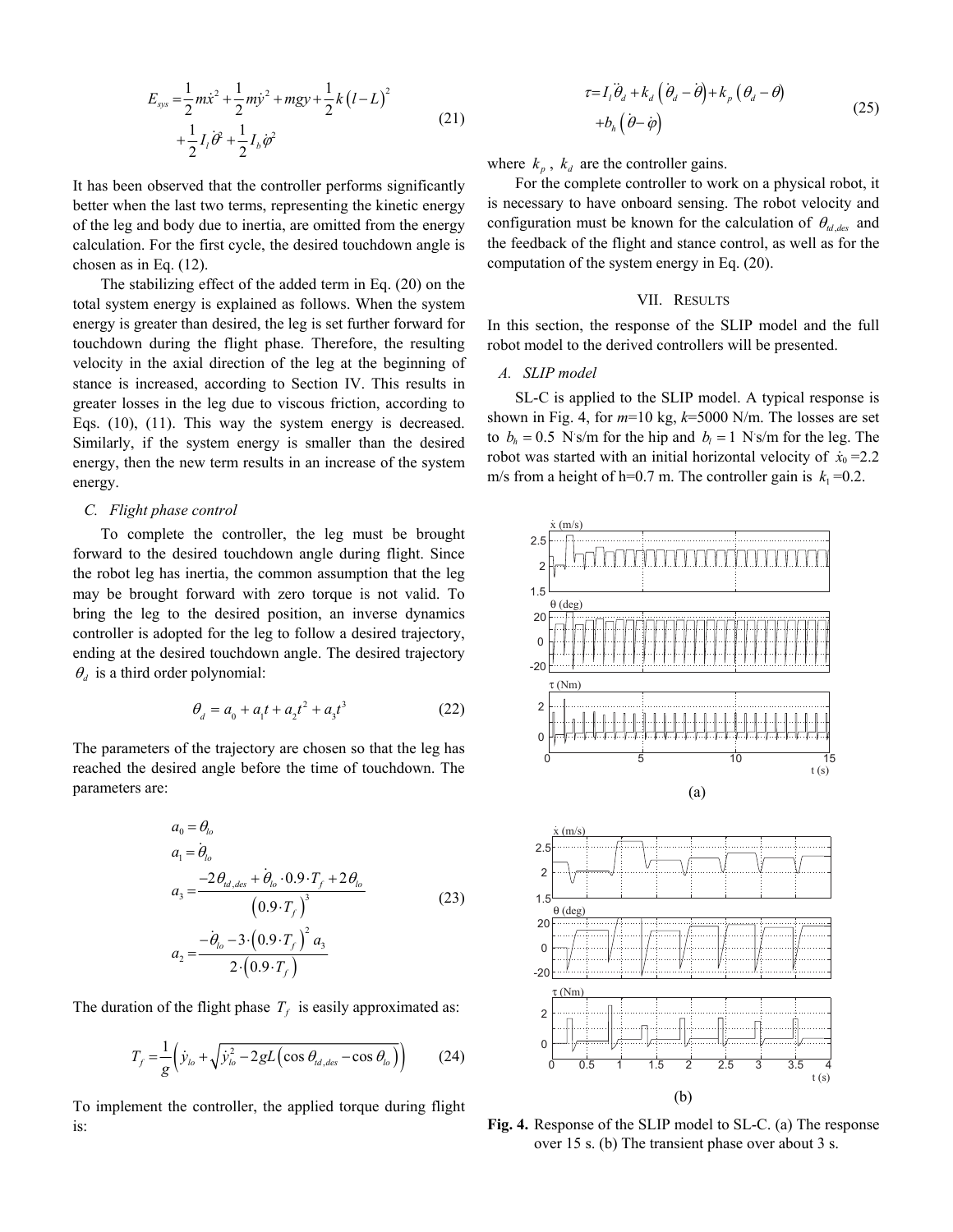As can be seen in Fig. 4, there is a short transient phase during which the robot states at a characteristic cycle point (i.e. apex) vary considerably. This lasts for the first four or five hops, after which the robot settles into a steady state behavior.

# *B. Full model*

Here, the response of the full robot is examined. Initially, SL-C is applied to the full model. The resulting response is then compared to the response of the SLIP model under the same controller, shown in Fig. 4. This way, the differences in qualitative behavior can be investigated, between the full model and the SLIP model, often used for controller design.

For the application of SL-C to the full model, the same model parameters and initial conditions are used as in the previous example for the SLIP model (Fig. 4). The only difference in the controller is that a torque is now necessary to bring the leg forward during flight. Also, the remaining full model parameters are  $I_b=0.5$  kgm<sup>2</sup>,  $I_f=0.05$  kgm<sup>2</sup>. The response is shown in Fig. 5.

As can be seen, although the exact same controller configuration worked perfectly on the SLIP, it is not adequate for the full model. The pitch angle quickly tends to instability, while the leg angle behavior has the form of a gradual decay. It is evident that the motion is not sustainable. This is a display of the fundamental differences between the properties of the SLIP and the realistic *full* model and shows that a controller designed using the SLIP model fails in a realistic case.



**Fig. 5.** Response of full model to SL-C.

Therefore, there is an indication that the SLIP model is not complete enough for dependable robot controller design and that future controllers should be designed using a more complete model. This conclusion is also verified by the form of the equations of motion, see Eq. (1). It is clear that, other than for the friction term, there is no coupling between the pitching motion and the leg angle or leg length. Therefore, a controller designed using the SLIP model cannot have a stabilizing effect on the pitching motion of a real robot. The rest of system destabilizes due to the leg inertia, not accounted for in SLIP based controllers. Because the leg inertia is not large, the system destabilizes more gradually.

Next, FL-C is applied to the full model, using the same robot parameters as in the previous case. It is desired to examine whether the modifications made to the initial controller now lead to a stable motion for the full model. The gains used in the full model controller are  $k_1 = 0.2$ ,  $k_d = 5$ ,  $k_p = 10$ . The response is shown in Fig. 6. As can be immediately seen, FL-C is successful in stabilizing the motion of the full model. There is a transient phase during which each cycle differs considerably from the previous one. This lasts for about 5 s, after which the system enters a steady state motion.



**Fig. 6.** Full robot model response to FL-C.

FL-C is now tested for various values of robot parameters, as well as for a range of initial conditions, to verify its generality. Note that all results presented below are for the *same* set of controller gain values used in the previous example.

This means that there is no need to adjust the controller, despite the changes in robot parameters and initial conditions used. As the stable time response always has the general form of Fig. 6, the test results are collected in tables.

Table 1 gives some sets of robot parameters and initial conditions  $\dot{x}_0$ ,  $y_0$  that lead to *stable* motions, as well as the resulting leg touchdown angle  $\theta_{td,ss}$  and maximum torque  $\tau_{\text{max,ss}}$  of a random cycle, after the system has entered the steady state. The following robot parameters are kept the same:  $m=10$  kg,  $I_b=0.5$  kg m<sup>2</sup>,  $I_f=0.05$  kg m<sup>2</sup>,  $L=0.5$  m,  $b_h=0.5$ N s/m. The same typical initial velocity  $\dot{x}_0 = 2$  m/s is used, so as not to vary too many parameters.